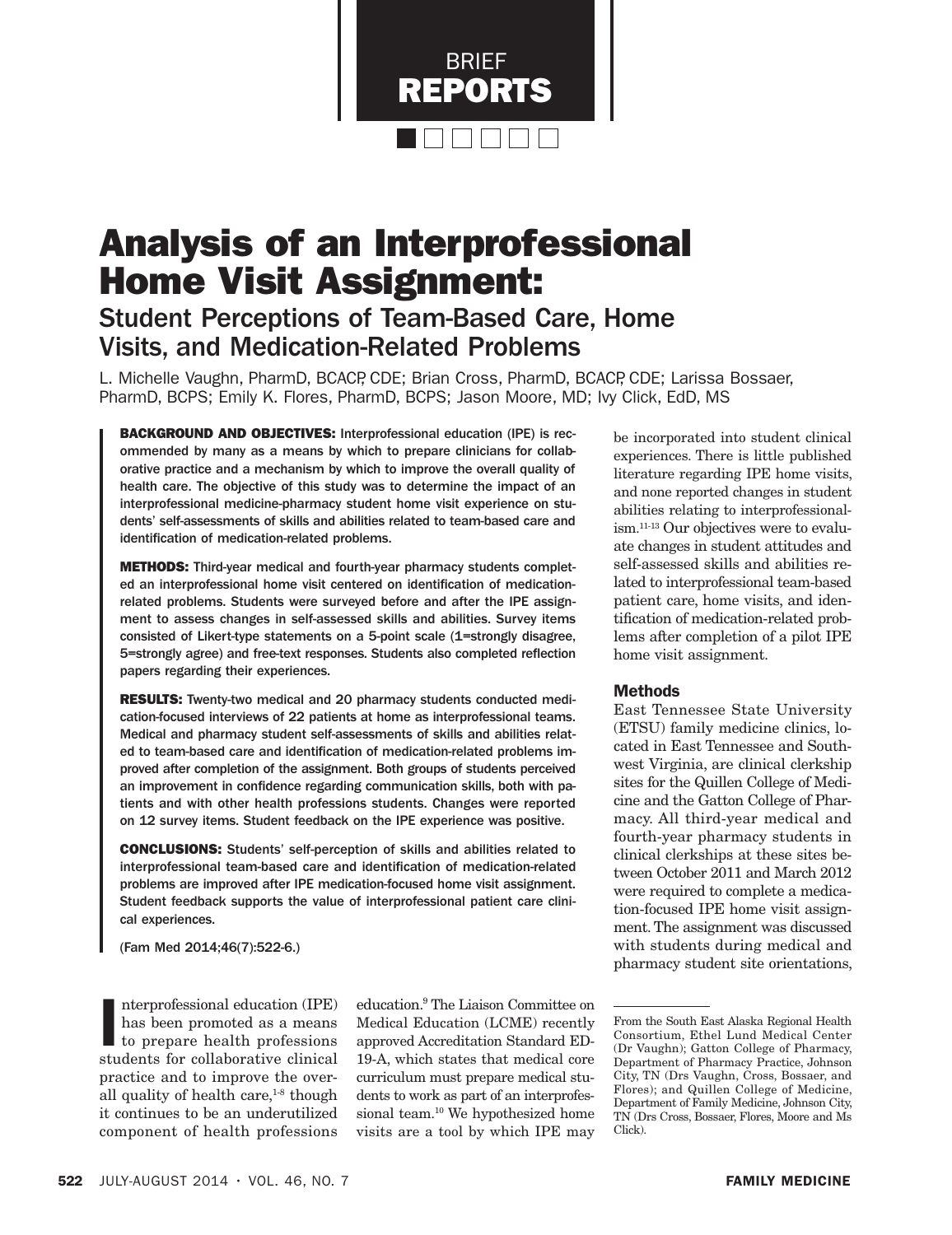at which time pre-visit surveys were administered. Medical-pharmacy student pairs were instructed to identify a patient they deemed at risk for medication-related problems and subsequently scheduled a home visit. Students were provided with a medication-related problem interview guide. Student teams traveled to the patient's home to conduct a medication-focused interview, accompanied by a clinical pharmacy preceptor (PharmD). Following the home visit, student teams discussed potential medication-related problems with a clinical pharmacist preceptor, wrote a SOAP note for review by the patient's family physician, and completed an individual reflection paper. Post-visit surveys were completed at the student's discretion after completion of the assignment and returned either to a preceptor or to the professional program administrative offices. Student surveys captured self-assessments of skills and abilities related to interprofessional team-based patient care, home visits, and identification of medicationrelated problems before and after the IPE assignment. Survey items consisted of Likert-type statements on a 5-point scale (1=strongly disagree, 5=strongly agree) and free-text responses. Surveys were voluntary, and no individual part of the assignment was graded, though completion of the home visit was required for the clinical clerkship to be deemed "complete." This research was approved by the ETSU Institutional Review Board.

#### *Data Analysis*

Student survey data was analyzed using Mann-Whitney U independent samples test to compare results between groups before and after completion of the assignment. IBM SPSS software was utilized for statistical analysis (version 19.0, August 2010, IBM, Armonk, NY). Free-text survey responses and reflection papers were reviewed for recurring themes.

# **Results**

*Student Surveys*

A total of 22 unique patients were visited at home by medicine-pharmacy student pairs. Twenty-two medical students and 20 pharmacy students completed the home visit as an interprofessional pair. Two pharmacy students completed two visits, each with a unique patient and medical student. These two pharmacy students only completed one pre- and post-visit survey (after their first visit). Forty-eight students completed pre-visit surveys, but eight medical students were unable to complete the home visit with a pharmacy student partner due to scheduling conflicts, and these eight post-visit surveys were not included in the results. When compared to each other, medical and pharmacy student groups rated their skills and abilities differently before and after the assignment on several survey items, with pharmacy students expressing more confidence overall, but both groups indicating an increased level of confidence after completion of the activity (*P*<.01). When survey results for all students were compared, 12 survey items were significantly different (*P*≤.01 for all), all reflecting improvement in self-rated skills and abilities (Table 1). Six common survey items reflected significant improvement for both medical and pharmacy students. Students reported a high degree of satisfaction with the IPE home visit assignment and consistently rated their experience to be valuable. The most commonly encountered comments in the free-text portion of the student post-visit surveys are listed in Table 2. Students frequently stated they would recommend the interprofessional home visit experience to other students.

## *Student Reflections and Free-Text Survey Responses*

Student comments were generally positive and contained many common themes (Table 2). Students frequently commented on an enhanced appreciation of the patient perspective and impact of home environment on health. Several students commented on the value of interprofessionalism and how the assignment affected their perceptions of the value of interprofessional teamwork. Many students relayed shock or surprise about the number and severity of medication-related problems that were identified. Student reflections consistently regarded the IPE home visit assignment as a valuable educational experience.

## **Discussion**

This was a pilot project intended to assess the feasibility and perceived value of an IPE home visit and to assist in future planning and implementation. Some methodological weaknesses are present, including the small sample size, lack of a control group, and the assessment of student perceptions about their skills and abilities rather than a direct measure of those skills and abilities. The survey tool utilized was also an untested pilot. In spite of these limitations we found our results to be interesting and worth sharing with others who may be contemplating a similar program. Our results indicate that student confidence in their communication skills, both with patients and with other health professions students, was significantly improved after completion of this IPE home visit assignment. Students also reported an improvement in skills related to identification of medication-related problems. Student reflections and free-text survey comments were overwhelmingly generally positive.

There were some challenges to implementation of the IPE activity that are worthy of discussion, including coordination of student schedules across two different academic programs and three separate practice sites. This challenge was mentioned by several students in the free-text survey responses. We intended that medical-pharmacy student pairs would formally present their patient cases to their student colleagues and preceptors at an interprofessional group meeting during the clerkship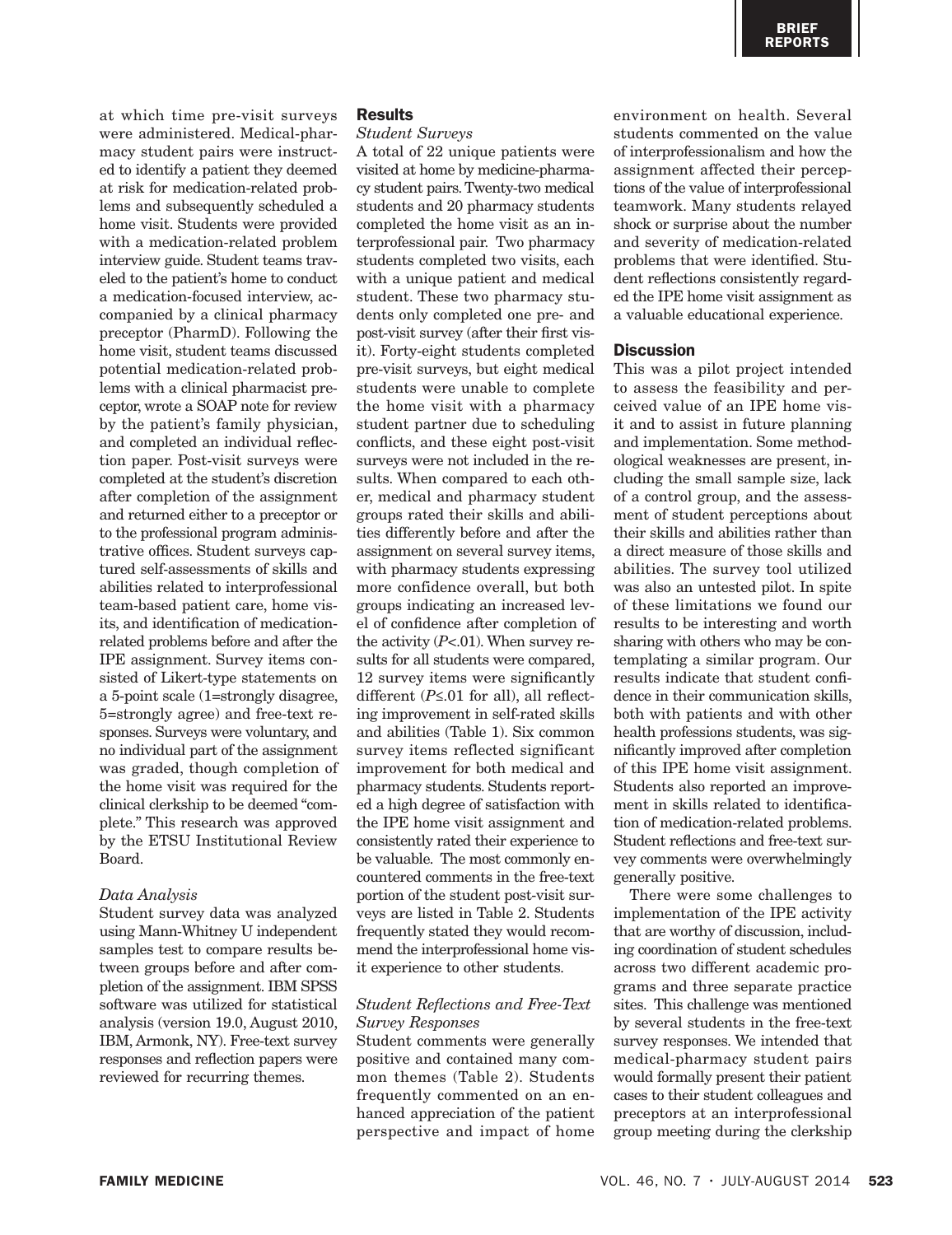| Table 1: Significant Differences in Student Self-Rated Abilities and |  |  |
|----------------------------------------------------------------------|--|--|
| Attitudes, All Students, Pre- Versus Post-Assignment*                |  |  |

|                                                                                                                                                      | <b>Likert Score Mean</b><br>(Median), Pre-<br>Survey (n=48)**** | <b>Likert Score Mean</b><br>(Median), Post-<br>Survey (n=39)**** | P Value**    |
|------------------------------------------------------------------------------------------------------------------------------------------------------|-----------------------------------------------------------------|------------------------------------------------------------------|--------------|
| Domain: Feelings toward interprofessionalism                                                                                                         |                                                                 |                                                                  |              |
| Physicians and pharmacists should work together as a team to<br>care for patients.                                                                   | 4.00(4)                                                         | 4.68(5)                                                          | $< .001$ *** |
| The home visit (will help/helped) me learn skills important for<br>working as part of an interprofessional team.                                     | 4.02(4)                                                         | 4.38(4)                                                          | .011         |
| Domain: Ability to work in/understanding of roles within an interprofessional team                                                                   |                                                                 |                                                                  |              |
| I have a good understanding of the roles of physicians and<br>pharmacists within the interprofessional team.                                         | 4.06(4)                                                         | 4.41(4)                                                          | .003         |
| I am confident in my ability to work with a pharmacy student/<br>medical student in the care of patients with chronic illness.                       | 3.53(4)                                                         | 4.43(4)                                                          | < 0.01       |
| Domain: Ability to identify and/or communicate potential medication therapy-related problems                                                         |                                                                 |                                                                  |              |
| I am confident in my ability to view a patient's medication list<br>and problem list and identify potential medication therapy-<br>related problems. | 3.44(4)                                                         | 4.08(4)                                                          | .001         |
| I am confident in my ability to counsel a patient about<br>appropriate use of their medications and potential side effects.                          | 3.45(4)                                                         | 4.16(4)                                                          | .001         |
| I am confident in my ability to perform medication<br>reconciliation.                                                                                | 3.65(4)                                                         | 4.19(4)                                                          | $< .001$ *** |
| Domain: Appreciation of patient perspective                                                                                                          |                                                                 |                                                                  |              |
| This experience will help/helped me appreciate the impact of a<br>patient's health on their everyday life.                                           | 4.04(4)                                                         | 4.54(5)                                                          | .001         |
| I am confident in my ability to include patient input when<br>making a plan for their care.                                                          | 3.19(3)                                                         | 4.32(4)                                                          | $< .001$ *** |
| <b>Domain: Communications skills</b>                                                                                                                 |                                                                 |                                                                  |              |
| I am confident in my ability to provide effective patient<br>education about their health problems.                                                  | 3.56(4)                                                         | 4.35(4)                                                          | $< .001***$  |
| I am confident in my ability to conduct a medication-focused<br>patient interview with a patient.                                                    | 3.35(4)                                                         | 4.27(4)                                                          | $< .001$ *** |
| I am confident in my ability to discuss goals of therapy with a<br>patient.                                                                          | 3.60(4)                                                         | 4.38(4)                                                          | $< .001$ *** |

\* Five-point Likert scale (1=strongly disagree, 5=strongly agree)

\*\* Mann-Whitney U rank sum independent samples test

\*\*\* These six survey items continued to be significantly improved for each group when medical student and pharmacy student results were analyzed individually

\*\*\*\* Pharmacy students: Two of 20 did not return the pre-visit survey, and three of 20 did not return the post-visit survey. Medical students: Eight of 30 did not complete the IPE portion of the assignment, these eight post-visit surveys were not included in the results.

experience, but scheduling difficulties precluded this from taking place in most cases. Some students commented on the desire to have more prior contact with the patient before the home visit, as in some cases only one member of the student team had contact with the home visit patient prior to the visit. Though this did not prevent the activity from being valuable for students, it may have been

more meaningful if both students had contact with the patient prior to the visit for a more holistic or longitudinal experience. Preceptors did not set a time limit on student interactions with patients in the home, but students were advised to attempt to complete the home visit in no more than 1 hour. As our clinic census lives in a predominantly rural area, in some cases travel time to the patient's home was lengthy, and the overall time spent by students traveling and conducting some of the visits was unrealistic for routine implementation, which highlighted the need for more specific predetermined patient selection criteria. In spite of the operational challenges this IPE assignment presented, we conclude that it is a worthwhile and valuable experience for our students,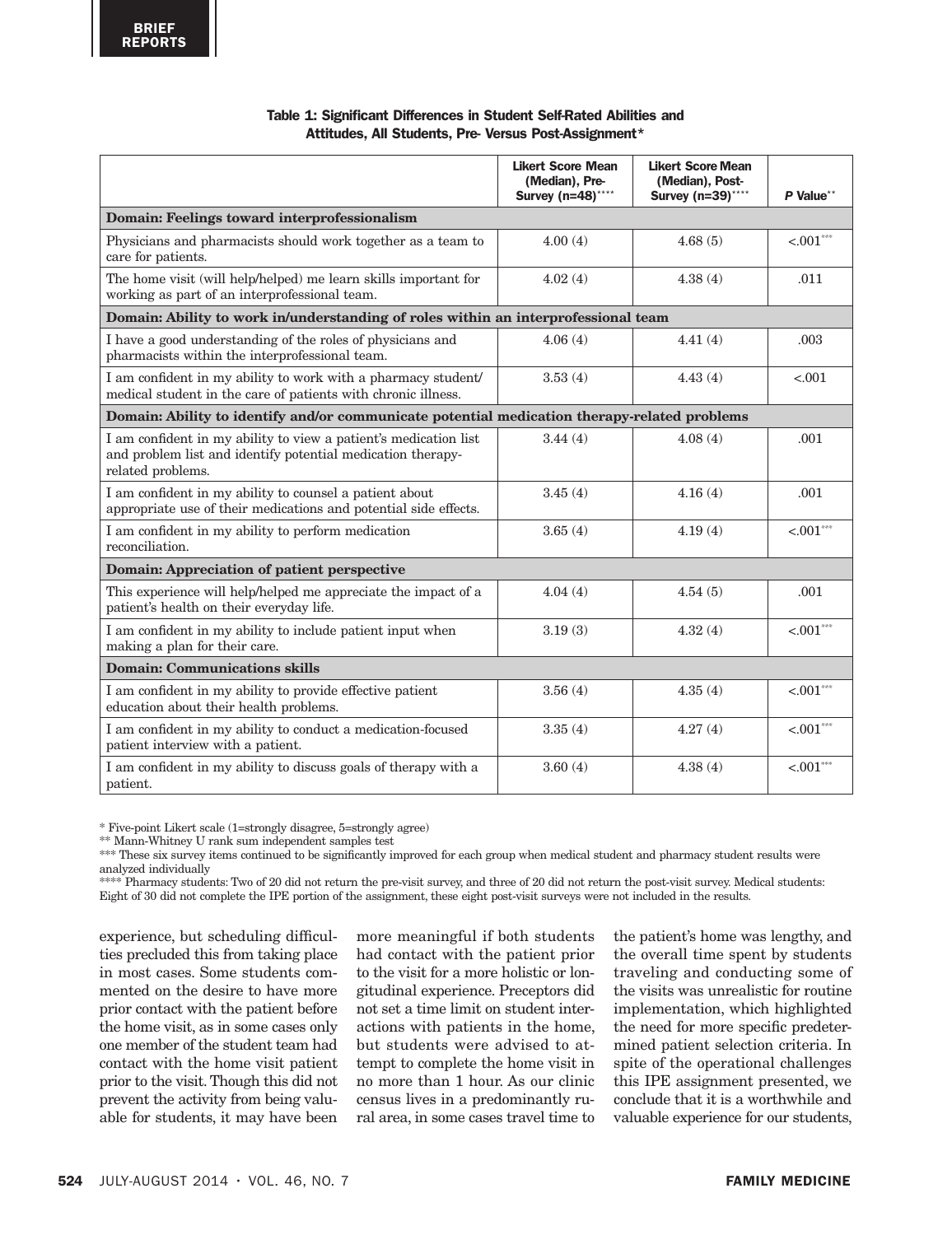| <b>Free-Text Questions</b>                                         | Most Common Student Comments (n=22 Medicine Students, n=17 Pharmacy Students)*                                                                                                                                                                                                                                                                                                                                                                                                                 |
|--------------------------------------------------------------------|------------------------------------------------------------------------------------------------------------------------------------------------------------------------------------------------------------------------------------------------------------------------------------------------------------------------------------------------------------------------------------------------------------------------------------------------------------------------------------------------|
| What was the most<br>valuable thing you<br>learned?                | • Importance of home environment on patient health status (4 medicine, 6 pharmacy)<br>• Importance of interprofessional relations between physicians and pharmacists (4 medicine, 1)<br>pharmacy)<br>• Presence of disparities between medial record and care plan being implemented by patient at<br>home (3 medicine, 2 pharmacy)<br>$\bullet$ Improved communication skills (0 medicine, 2 pharmacy)<br>• Other comments (5 medicine, 4 pharmacy)<br>· No comments (6 medicine, 2 pharmacy) |
| Was there anything<br>that surprised you or<br>you did not expect? | • Condition of the home environment (4 medicine, 3 pharmacy)<br>• Disparities between medial record and care plan being implemented by patient at home (3)<br>medicine, 2 pharmacy)<br>• Effectiveness of physician/pharmacy team (1 medicine, 1 pharmacy)<br>• Other comment (3 medicine, 4 pharmacy)<br>• No comment (11 medicine, 7 pharmacy)                                                                                                                                               |
| What was the<br>worst part of this<br>assignment?                  | • Scheduling of the home visit (3 medicine, 3 pharmacy)<br>• Time to complete assignment too great (2 medicine, 0 pharmacy)<br>$\bullet$ Writing the reflection paper (1 medicine, 1 pharmacy)<br>• No comment (16 medicine, 13 pharmacy)                                                                                                                                                                                                                                                      |
| What would have made<br>this experience better?                    | • Improve scheduling issues (4 medicine, 3 pharmacy)<br>· Provide example of completed SOAP note (3 medicine, 1 pharmacy)<br>• No comment (15 medicine, 13 pharmacy)                                                                                                                                                                                                                                                                                                                           |
| Would you recommend<br>this experience to other<br>students?       | Yes = 14 medicine $(63.6\%)$ , 17 pharmacy $(100\%)$<br>$No = 1$ medicine (4.5%), 0 pharmacy<br>No answer = $7$ medicine $(31.8\%)$ , 0 pharmacy                                                                                                                                                                                                                                                                                                                                               |
| Why yes?                                                           | • Value of interprofessional teamwork (2 medicine, 4 pharmacy)<br>• Appreciation of patient perspective (2 medicine, 4 pharmacy)<br>• Value of medication reconciliation (2 medicine, 2 pharmacy)                                                                                                                                                                                                                                                                                              |
| Why no?                                                            | • Too pharmacy focused, would have preferred to work with a medical resident (1 medicine)                                                                                                                                                                                                                                                                                                                                                                                                      |

|  | Table 2: Free-Text Survey Results of Medical and Pharmacy Students, Post-Assignment, Common Themes |  |  |
|--|----------------------------------------------------------------------------------------------------|--|--|
|--|----------------------------------------------------------------------------------------------------|--|--|

\* Three (of 20 total) pharmacy students did not return post-visit surveys.

and we would like to implement a modified version in the future. We conclude that an interprofessional home visit assignment is a wellreceived and valuable educational experience for medical and pharmacy students that may enhance communication skills. Operational challenges, particularly coordination of student clerkship schedules, require careful interdepartment program cooperation and planning.

ACKNOWLEDGMENTS: The content of this manuscript, in part, was presented in poster format at the 2012 Society of Teachers of Family Medicine Annual Spring Conference, Seattle, WA; 2012 East Tennessee State University Primary Care Prevention and Research Conference, Johnson City, TN; and 2012 Southeastern Residency Conference, Athens, GA.

The authors thank East Tennessee State University (ETSU), the Gatton College of Pharmacy, the Quillen College of Medicine, the clinical staff at ETSU Family Medicine Clinic, and the patients who participated in our students' learning experience. The authors would also like to acknowledge the cheerful participation of the medical and pharmacy students involved in this project.

CORRESPONDING AUTHOR: Address correspondence to Dr Vaughn, South East Alaska Regional Health Consortium, Ethel Lund Medical Center, 3245 Hospital Drive, Juneau, AK 99801. 907-463-4031. laurav@searhc.org.

#### **References**

1. World Health Organization. World health report 2006: working together for health. Geneva: World Health Organization, 2006. http://www.who.int/whr/2006/who06\_en.pdf. Accessed April 14, 2012.

- 2. Institute of Medicine Committee on Quality of Health Care in America. Crossing the quality chasm. Washington, DC: National Academy Press, 2001. http://www.nap.edu/openbook. php?isbn=0309072808. Accessed April 14, 2012.
- 3. American Public Health Association. Policy statement on promoting interprofessional education. http://www.apha.org/advocacy/policy/ policysearch/default.htm?id=1374. Accessed April 14, 2012.
- 4. Brashers VL, Curry CE, Harper DC, et al. Interprofessional health care education: recommendations of the National Academies of Practice Expert Panel on Health Care in the 21st Century. Issues in Interdisciplinary Care: National Academies of Practice Forum 2001;3(1):21-31.
- 5. TeamStepps: strategies and tools to enhance performance and patient safety. Agency for Healthcare Research and Quality, US Department of Health and Human Services. http:// teamstepps.ahrq.gov/index.htm. Accessed April 14, 2012.